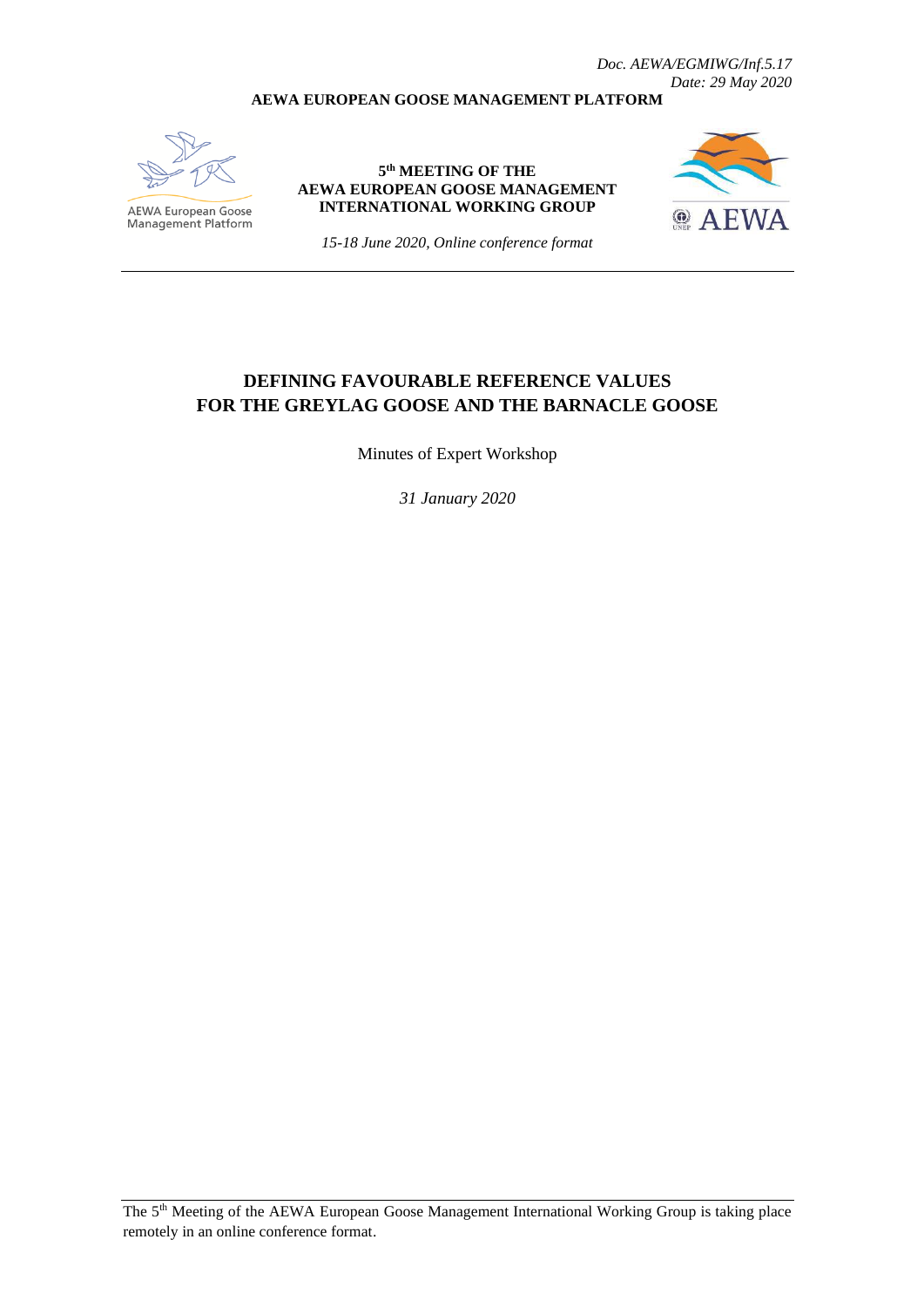# DEFINING FAVOURABLE REFERENCE VALUES FOR THE GREYLAG GOOSE AND THE BARNACLE GOOSE

# Expert Workshop

Friday 31 January 2020 European Commission, Avenue Beaulieu 5, Room C - Brussels

### **Attendance**

European Commission European Environment Agency Natura 2000 Group AEWA Secretariat Representatives of: Finland Germany **Netherlands** Denmark Latvia Belgium **FACE** BirdLife International

### **1. Introduction**

DG Environment (EC) welcomed participants to a NADEG workshop held at the request of Member States. The EC summarised its objectives which were to clarify various issues in relation to work under the European Goose Management Platform (EGMP) of the African-Eurasian Waterbirds Agreement (AEWA). In particular, the meeting aimed to:

- better understand the concepts underlying current EGMP work, in particular Favourable Reference Values (FRVs), and their interaction with population targets (when applicable for the species concerned);
- better understanding the approach proposed by AEWA for setting FRVs for the Greylag Goose *Anser anser* and the Barnacle Goose *Branta leucopsis*; and
- preparing the way for an agreement on FRVs at the next meeting of the EGMP's International Working Group (IWG), scheduled to meet in Finland in June.

The EC stressed the relevance of work being undertaken through the EGMP for the Birds Directive and the need to have a common approach agreed between Member States prior to the fifth meeting of EGMP's IWG. It was important that the outcomes (which involved technical concepts) were fully accessible to audiences of both policy-makers, and others without technical backgrounds.

The draft agenda was adopted without changes.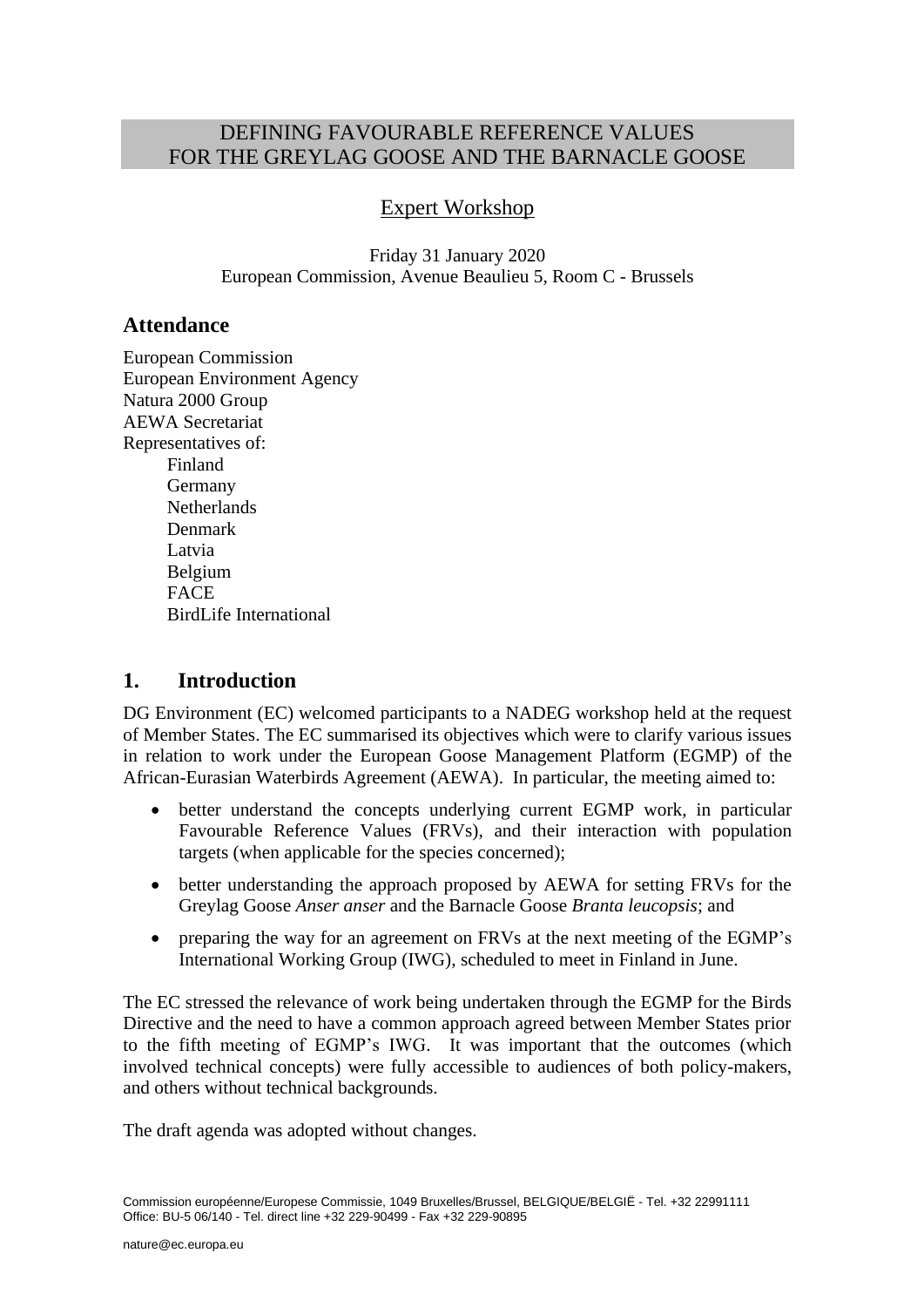AEWA noted that it was useful to have the meeting to give an opportunity for dialogue with Range States within the EU. They needed to make rapid progress on outstanding EGMP issues. Given a three-month deadline for IWG5 documents there would be a need to deliver outcomes in the next few weeks.

# **2. Main principles for setting FRVs established by EU processes<sup>1</sup>**

The EEA outlined the principles established for setting FRVs which had been established in relation to reporting on conservation status through Article 17 of the Habitats Directive.

The EEA summarised the development and recent revision of guidance relating to the setting of FRVs. This included the latest reporting guidelines for the period  $2013-2018^2$ and supporting material by a contractor (report<sup>3</sup> & worked out examples<sup>4</sup> by Wageningen Environmental Research).

They outlined the main established principles in relation to setting of FRVs, namely that:

- FRVs should be set on the basis of ecological and biological considerations, and use best available knowledge and scientific expertise;
- they should take into account the precautionary principle and include a safety margin for uncertainty;
- FRVs should not, in principle, be lower than the values when the Habitats Directive came into force, as most species have been listed in the Annexes because of their unfavourable status. However, the distribution (range) and size (population) at the date of entry into force of the Directive does not necessarily equate to the FRV;
- FRVs do not automatically correspond to a given 'historical maximum', or a specific historical date; however, historical information (for example a past stable situation before changes occurred due to reversible pressures) should inform judgements on FRVs;
- FRVs do not automatically correspond to the 'potential value' (carrying capacity) which, however, should be used to understand restoration possibilities and constraints;
- the FRV for population is always bigger than the minimum viable population for demographic and genetic viability; and that
- FRVs are not necessarily equal to 'national targets'.

The EEA summarised the two main approaches to FRV setting set out in EU guidance. These were the:

<sup>&</sup>lt;sup>1</sup> The power point presentations are available here: [https://circabc.europa.eu/ui/group/fcb355ee-7434-4448](https://circabc.europa.eu/ui/group/fcb355ee-7434-4448-a53d-5dc5d1dac678/library/ddcf7cf7-2cbc-48a5-ac3f-52247c17923a) [a53d-5dc5d1dac678/library/ddcf7cf7-2cbc-48a5-ac3f-52247c17923a](https://circabc.europa.eu/ui/group/fcb355ee-7434-4448-a53d-5dc5d1dac678/library/ddcf7cf7-2cbc-48a5-ac3f-52247c17923a)

<sup>2</sup> https://cdr.eionet.europa.eu/help/habitats\_art17

<sup>3</sup> <https://library.wur.nl/WebQuery/wurpubs/fulltext/469035>

<sup>4</sup> https://library.wur.nl/WebQuery/wurpubs/fulltext/468534

Commission européenne/Europese Commissie, 1049 Bruxelles/Brussel, BELGIQUE/BELGIË - Tel. +32 22991111 Office: BU-5 06/140 - Tel. direct line +32 229-90499 - Fax +32 229-90895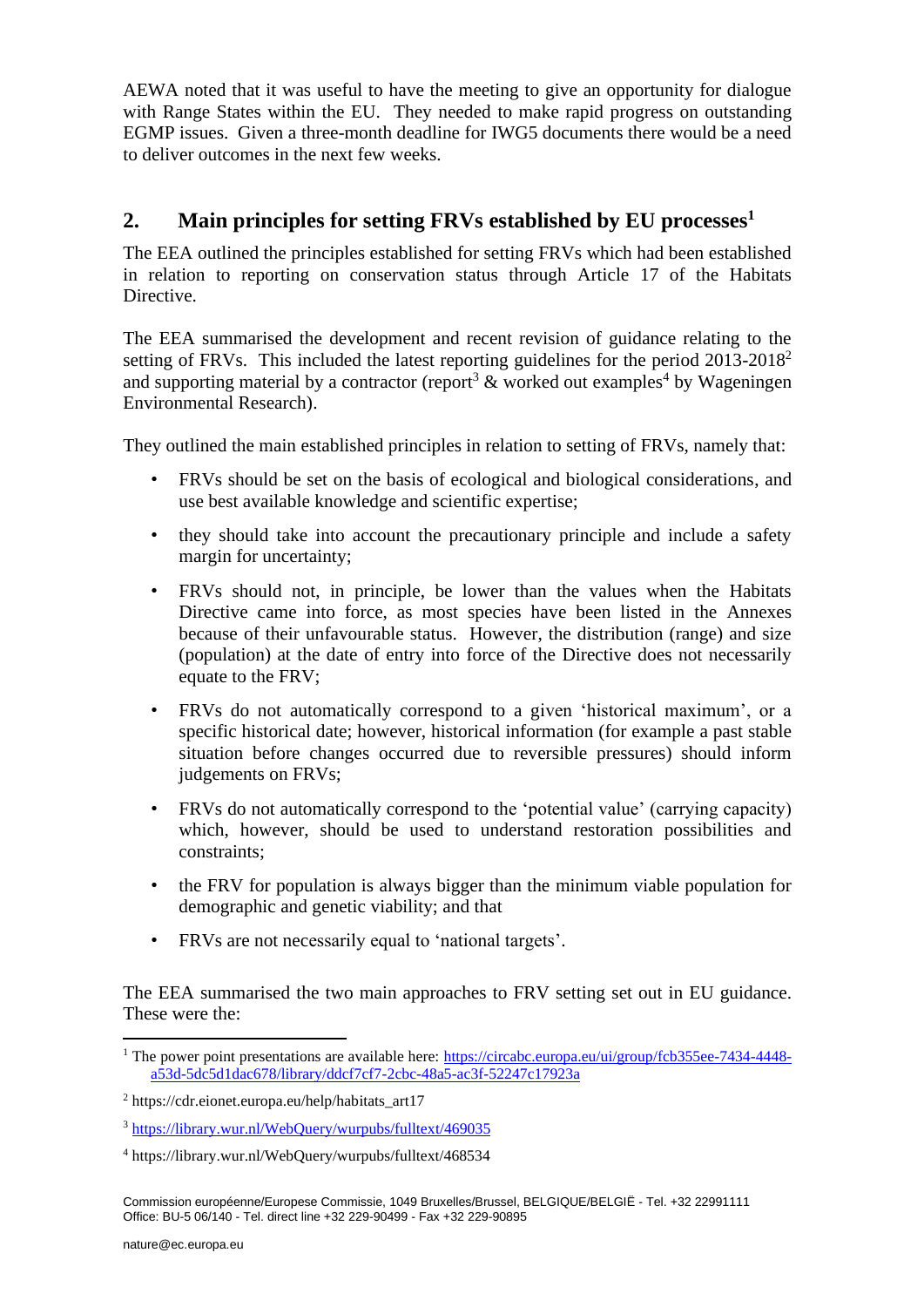- 1. **Reference-based approach,** which is founded on indicative, historical references that correspond to a documented (or perceived) good condition; and the
- 2. **Model-based approach,** which is founded on **biological considerations.**  Typically, population viability analysis (PVA) and minimum viable population (MVP) may be useful tools, and this approach also considers the structure of populations/metapopulations, and issues such as dispersal capacity.

However, the EEA stressed that setting FRVs often requires a combination of both approaches or use of elements from both approaches, to inform understanding of a situation.

In discussion, the Commission recalled that the formal Article 17 guidance agreed by the Habitats Committee<sup>5</sup> had interpretive supremacy over the supplementary guidance published in 2019 by Wageningen Environmental Research in case of any contradictions.

BirdLife International noted that it was useful to have clarification that FRVs were not equal to maximum carrying capacity, and that the interactions of national populations within a wider metapopulation framework were important to consider.

# **3. Context for setting FRVs under EGMP, and AEWA's approach for setting FRVs for Barnacle and Greylag Geese**

The AEWA secretariat introduced the context for, and work of, the EGMP. It noted that the overarching goal of the International Single Species Management Plans (ISSMPs) for both the Barnacle Goose and the Greylag Goose was to "*maintain the population in Favourable Conservation Status while taking into account ecological, economical and recreational interest"*.

The AEWA secretariat also outlined the legal cross-linkage from AEWA to the definitions of the Convention on Migratory Species (CMS) with respect especially to defining conservation status. Conceptually, these were very similar to the definitions of the Habitats Directive for species conservation status but had minor and important differences.

In March 2017, the AEWA Technical Committee had adopted guidance on the interpretation of Favourable Conservation Status in the context of setting population targets for AEWA International Species Action and Management Plans. It noted that further work was being undertaken and that Resolution 7.5 had stated:

"*that the AEWA Technical Committee is working on producing a more detailed interpretation on the Favourable Conservation Status in the context of AEWA. In the interim, Action Plan compilers are advised to follow the key concepts and approaches presented in the explanatory notes and guidelines under the EU Habitats Directive Article 17."*

<sup>5</sup> Extract re. FRVs: [https://circabc.europa.eu/sd/a/94a148a0-dc47-47e1-b853-](https://circabc.europa.eu/sd/a/94a148a0-dc47-47e1-b853-0e78ad18a115/Guidance%20on%20FRVs-Art-17.pdf) [0e78ad18a115/Guidance%20on%20FRVs-Art-17.pdf](https://circabc.europa.eu/sd/a/94a148a0-dc47-47e1-b853-0e78ad18a115/Guidance%20on%20FRVs-Art-17.pdf)

Commission européenne/Europese Commissie, 1049 Bruxelles/Brussel, BELGIQUE/BELGIË - Tel. +32 22991111 Office: BU-5 06/140 - Tel. direct line +32 229-90499 - Fax +32 229-90895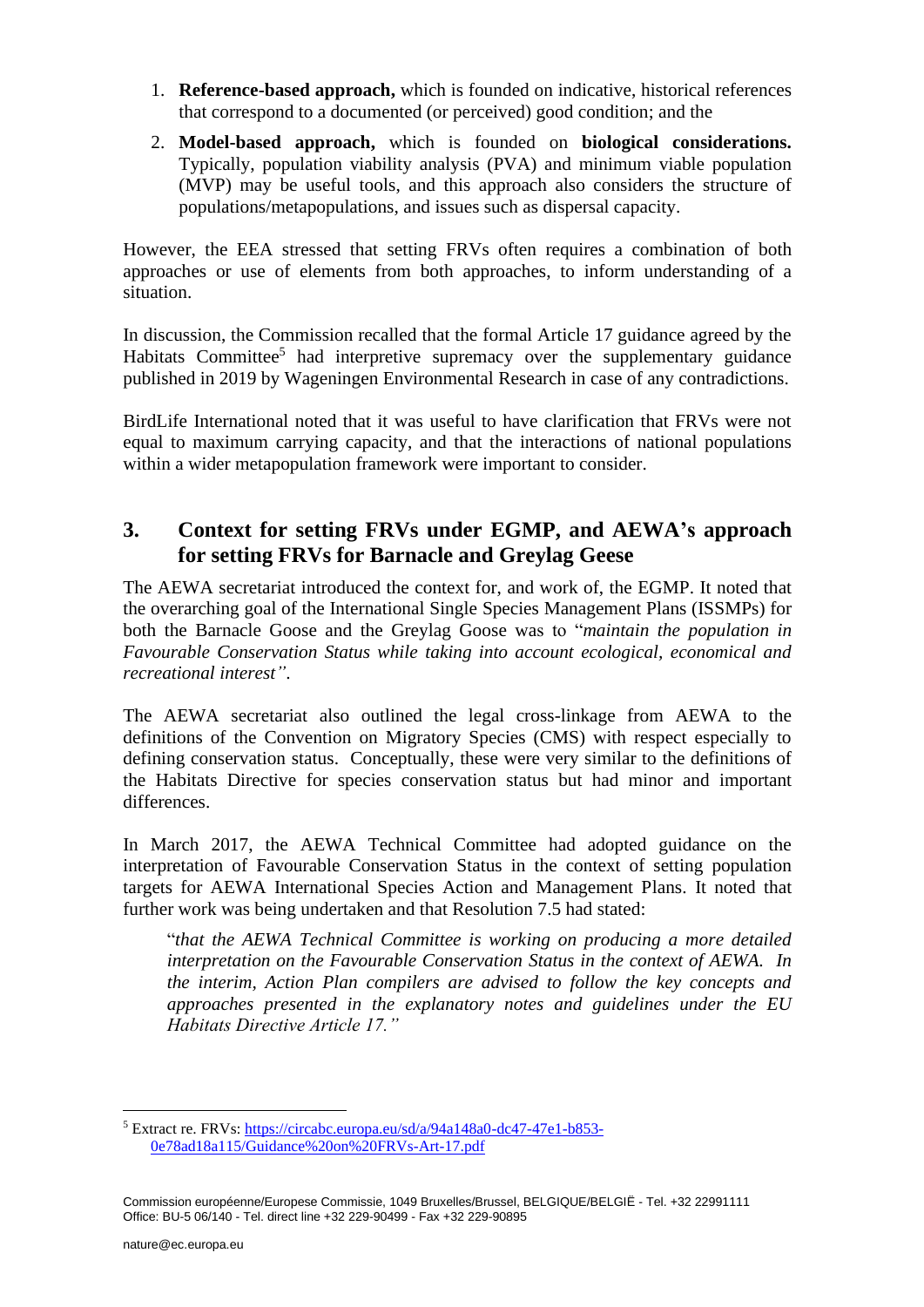The AEWA secretariat outlined the process to develop FRVs for Barnacle and Greylag Geese following EGMP IWG4 held in Scotland in June 2019, and that that meeting had also agreed that the process to develop FRVs should follow the guidance developed for Article 17 of the Habitats Directive.

In discussion, the Commission stressed the different legal status of Barnacle and Greylag Geese with respect to the potential for management.

The AEWA secretariat then presented a detailed outline of the approach used to propose FRVs for the two species using existing EU guidance, and summarised material in relevant IWG documents<sup>6</sup>.

In discussion, the following issues were raised:

- Whether the Barnacle Goose was ecologically a generalist or specialist species an issue of categorisation that potentially has process consequences. Whilst AEWA considers it a generalist, other considered it a specialist and it is categorised as such in the Netherlands.
- It was noted both that some aspects of the natural saltmarsh habitat of the species in Germany had deteriorated in recent decades in part stimulating a move to farmland, and thus requiring an evaluation of the quality of existing salt-marsh habitat. It was noted by the Commission however, that if the deteriorated saltmarsh (or other coastal habitats such as machair that are important for the species), especially if occurring within SPAs, then remedial management measures would be necessary as Article 4.1 of the Birds Directive requires EU Member States to take habitat conservation measures and SPAs need to be optimally managed for the needs of relevant qualifying species. AEWA noted that the EGMP process anyway requires Member States to make their own assessments of habitat extent and quality within the context of setting FRVs.
- The need to avoid using the term "over-abundant" in respect of a species' status given that this then posed further definitional challenges.
- Consideration of issues of range and its definition. AEWA noted that for the purposes of the Agreement there was no option other than to use the CMS definition given that this is within treaty text. It was noted by one MS that setting range at its current extent has the risk that control measures result in its restriction. Yet it was pointed out that that reduction in numbers does not necessarily or directly result in reduction of range – unless complete (local) eradication of a species occurs which would be highly unlikely. However, EEA stressed that 'range' was not the same as 'distribution'. The former relates to the specific areas used, whilst the latter is a broad envelope that outlines the geographic occurrence of a taxon. For the purposes of setting FRVs, range could and should be defined broadly.

<sup>6</sup> For Barnacle Geese: revision of Doc. AEWA/EGMIWG/4.17/Rev.1 For Greylag Geese: second revision of Doc. AEWA/EGMIWG/4.16/Rev.1

Commission européenne/Europese Commissie, 1049 Bruxelles/Brussel, BELGIQUE/BELGIË - Tel. +32 22991111 Office: BU-5 06/140 - Tel. direct line +32 229-90499 - Fax +32 229-90895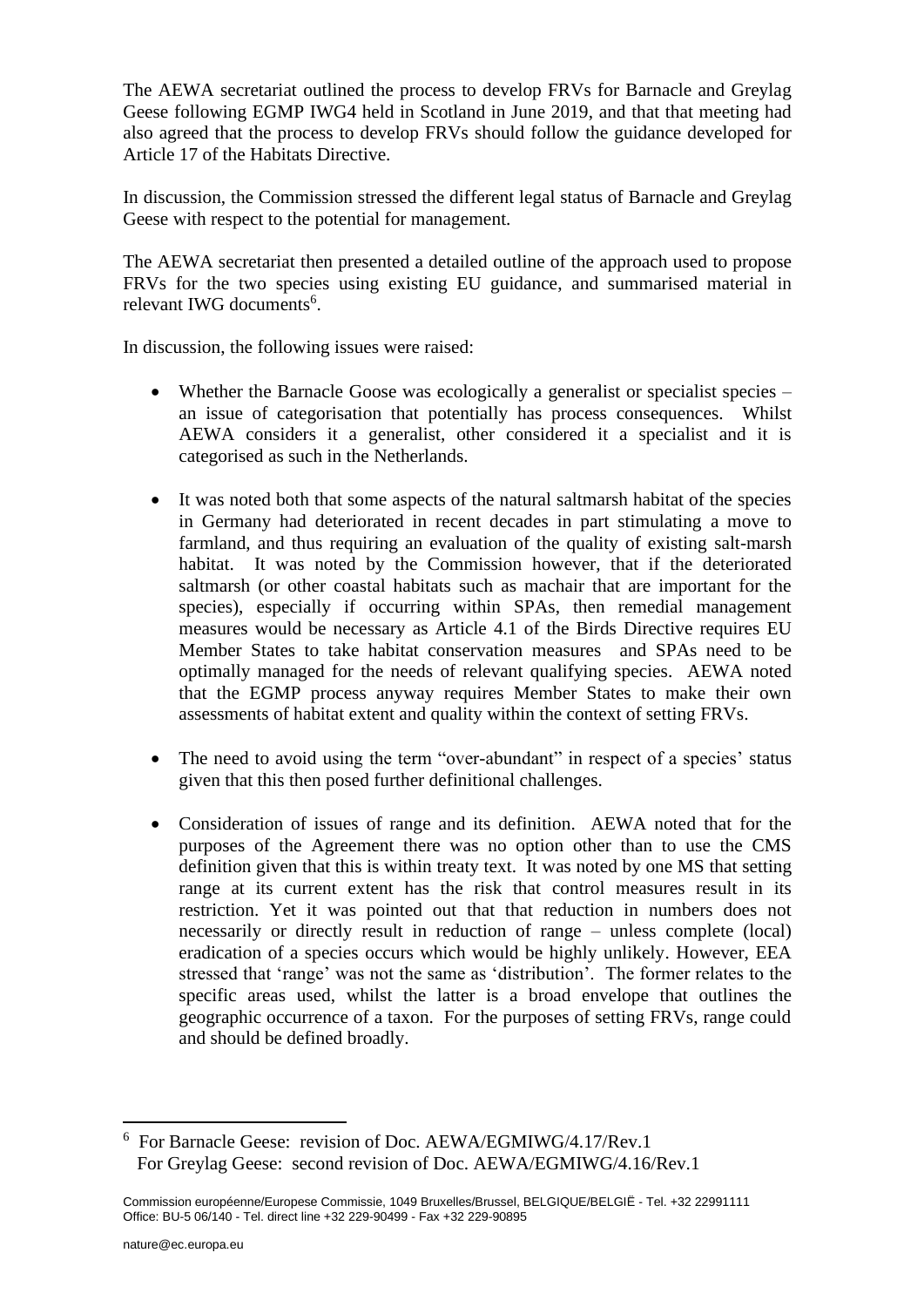- The acknowledged inapplicability of management targets for Barnacle Geese, and the need for any derogations for control both to have a firm science base and be in accordance with existing guidance relevant to Article 9 of the Birds Directive.
- As indicated by Habitats Directive guidance, that assessment of conservation status involves three parallel tests relating separately to population size, to range, and to habitat.

### **4. Closed session for Member States**

A closed session for Member States was held.

# **5. Exchange of views on the proposed approach for setting FRVs in general, and especially for Greylag and Barnacle Geese**

A further discussion was held on the general issues.

None of those attending indicated any general problem with the methodology being adopted by the EGMP process.

In discussion, the following issues were raised:

- The risk of the current process setting inadvertent precedents for other species. However, that risk could be minimised and managed by the inclusion of a very clear caveat on relevant EGMP documents to the effect that the approaches described just apply to the two species within the context of AEWA implementation only. Setting FRVs always requires a case-by-case approach.
- Problems of terminology. The undesirability of using the term "over-abundant" in respect of a species' status given that this then posed further definitional challenges. Rather, "secure and in conflict" was considered a better and more accurate descriptor.
- The need for FRVs to be robust against potential legal challenge.
- Issues of range definition and the need to define this broadly and at wide scale (*i.e.* differently from distribution).
- The need for both species to better understand the interface between use of natural habitats and farmland.
- The need for a simple, high-level summary document to communicate approaches being proposed.
- The fact that existing guidelines are just that and not instructions. Thus, there is always scope for flexibility in their use.
- That 'Current Values' (i.e. values estimated on a certain year, not a moving value) could relate to data from most recent reporting rounds as available. Current Values are necessary to assess how far the current situation is from FRVs but does not necessarily influence the setting of FRVs.

Commission européenne/Europese Commissie, 1049 Bruxelles/Brussel, BELGIQUE/BELGIË - Tel. +32 22991111 Office: BU-5 06/140 - Tel. direct line +32 229-90499 - Fax +32 229-90895